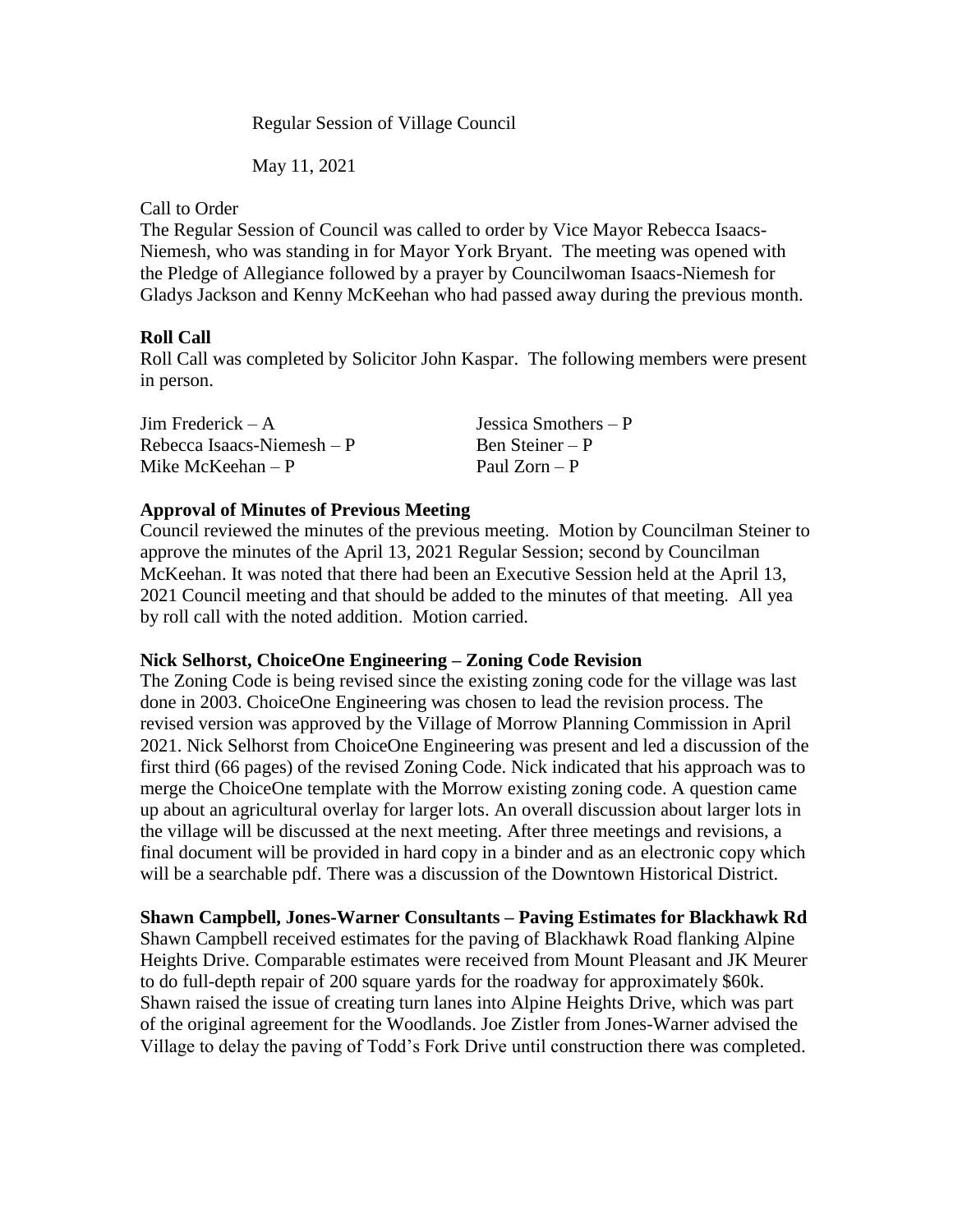## **Reports / Legislation from Village Officials**

Monthly Village Fiscal Revenue Status by Fund Summary, Bank Reconciliation and Disbursements, Mayor's Court Report and Bank Reconciliation were provided.

Village Administrator Caroline Whitacre informed Council about the funeral arrangements for Gladys Jackson, Clerk of Council with the Village of Morrow for 12 years, to be held in Trotwood, Ohio on May 18. Council considered Ordinance 01-21 which was the adoption of the Ohio Basic Code, 2021 Edition. This model Code of Ordinances is adopted by the Village each year as its own Code and replaces previous editions of the Village Code. A motion was made by Councilman McKeehan to suspend the rules for three readings which was seconded by Councilman Steiner. A motion to approve the ordinance was made by Councilman Steiner and seconded by Councilman McKeehan. Vehicle parking restrictions inside the Morrow corporation limits were revisited that had been discussed at prior Council meetings. Prior concerns had centered around the ability to park resident's RVs and boats on private property. An exception was added to the previously discussed rule stating "…6) Any resident that parks campers, RVs or boats on private property as set forth in the Village of Morrow Zoning ordinance". There was unanimous support for the addition of this exception which will be added to the new zoning code.

Councilman McKeehan expressed his thanks for the sympathy shown on the passing of his brother. He also mentioned that the light on the side of Village Hall needs to be fixed. Councilwoman Smothers mentioned that she had received a question about parking on the curve on Welch Road. Councilman Zorn mentioned that he dropped off the Yard Sale banner to the maintenance department for storage. He also asked permission to use Village Hall on Memorial Day for the VFW to pass out hot dogs and drinks. It was decided to use Bishop Park adjacent to Village Hall. He also mentioned that the Tree Board has a new map app that is not activated yet but should be available soon. It was mentioned that there are 2 dead trees on Village property that need to be removed at 4812 Jessica Suzanne Drive in the Woodlands.

## **Public Forum**

Tracy Shump gave an update on the Railroad Bridge Project, stating that the Memorable Morrow Non-Profit organization had secured \$400,000 from a State of Ohio Capital Appropriation for the restoration of the Railroad Bridge. This will be an ODNR project since the bridge and land belong to them. ODNR has started the bid process. There will be sandblasting to remove rust and lead paint and a full abatement. There will be epoxy used to seal the bridge and new paint applied along with new wood for the rails. Additional fundraising will be undertaken for bridge lighting. Tracy indicated that once the project starts, it would take about 30 days to complete. Friends of the Little Miami State Park suggested that if there were any funds left, they should go toward the paving of the trail around Morrow.

Councilman Zorn made a motion to adjourn to Executive Session, seconded by Councilman Steiner. All yea by roll call.